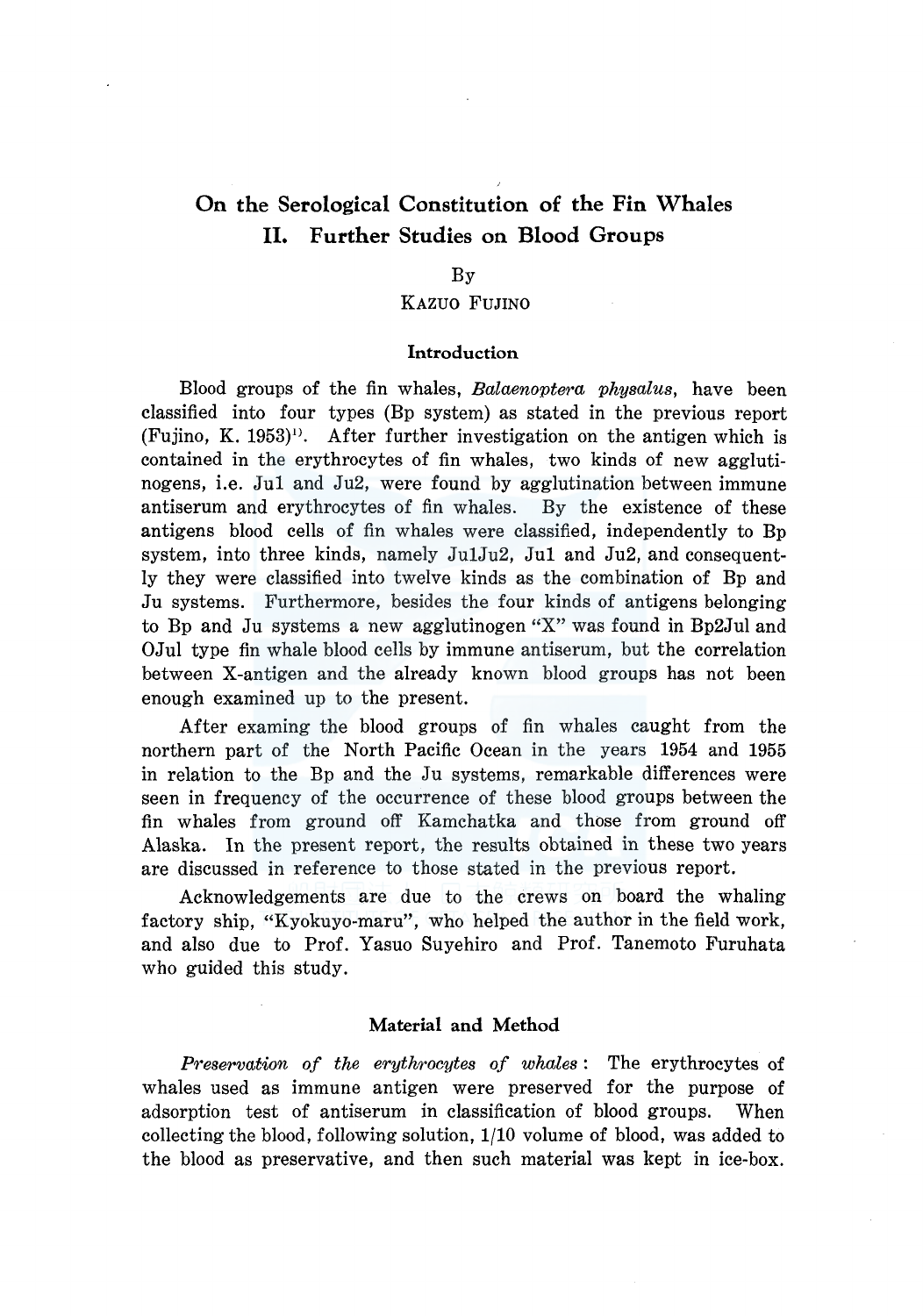#### 86 K. FUJINO

 $Na$ -chloride  $\dots\dots\dots\dots\dots$  8.5 g. Na-citrate  $\dots\dots\dots\dots\dots\dots \quad 50.0$  g. Guanofuracin............... 5.0 g. (5-Nitro-2-furfurylidene-aminoguanidine Hydrochloride) Aqua .................. , .... 1000.0 ml.

When the blood was collected in fresh condition and was preserved by this method, the erythrocytes was kept in good condition available for adsorption test during three weeks or more, which is the required period for production of antibody in normal (seven times') immunization. After several times' cleaning with salt solution, these preserved erythrocytes are used for agglutination and adsorption test. In this case, no effect of guanofuracin was recognized on these reactions. In all other respects with regard to erythrocytes of human being, immune animal, immunizing method, collecting and preserving method of anti-serum, testing methods of agglutination and adsorption tests, the materials and methods were just the same as in the previous work.

#### Experiment and Result

a) *Classification of Ju system blood groups.* When a rabbit is immunized with O type cells belonging to Bp system, immune antibodies against these cells are produced in the rabbit serum. By the cross reaction of this immune antiserum with several kinds of 0 cells belonging to Bp system, two kinds of new agglutinogens, i.e. Jul and Ju2 which are different from the antigens of Bp system, were found. Two examples of the cross reaction (agglutination) are shown in table 1.

| Table 1                                                                      |  |
|------------------------------------------------------------------------------|--|
| Cross reactions (agglutination) of immune antisera of rabbits immunized with |  |
| O cells by several kinds of O cells belonging to Bp system                   |  |

| $\overline{\ast}$<br>$***$ | No. 170                  | No. 171                  | No. 172 | No. 177 | No. 178 | No. 179 |
|----------------------------|--------------------------|--------------------------|---------|---------|---------|---------|
| No. 170                    | $\rightarrow$            | $\overline{\phantom{0}}$ |         |         | --      |         |
| No. 171                    | $+$                      |                          | $+$     | $+$     | $+$     | --      |
| No. 172                    | -                        |                          |         |         | --      |         |
| No. 177                    | $\overline{\phantom{0}}$ |                          |         |         | --      |         |
| No. 178                    |                          |                          |         |         | -       |         |
| No. 179                    | $+$                      |                          | $+$     | $+$     | $+$     |         |
| Blood group                | Ju1                      | Ju2                      | Ju1     | Ju1     | Jul Ju2 | Ju2     |

a) In case of anti-428 (OJul) erythrocytes immune serum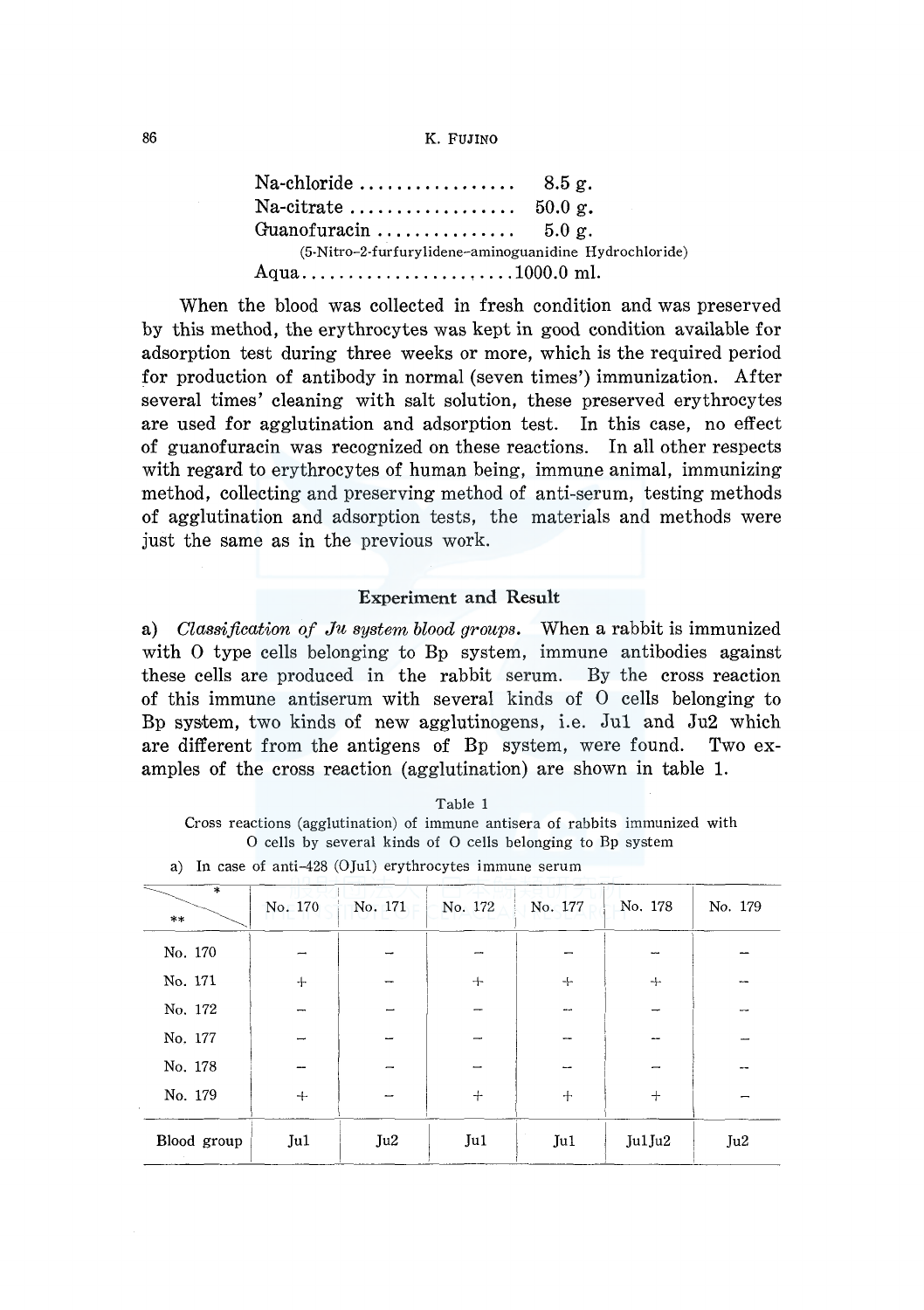|                        |                          |         | $\omega$ in eace of and correspassed transferred immune serving |         |         |         |
|------------------------|--------------------------|---------|-----------------------------------------------------------------|---------|---------|---------|
| $\ast$<br>$\star\star$ | No. 170                  | No. 171 | No. 172                                                         | No. 177 | No. 178 | No. 179 |
| No. 170                |                          | $+$     |                                                                 |         | $+$     | $+$     |
| No. 171                |                          |         |                                                                 |         |         |         |
| No. 172                | --                       | $+$     |                                                                 |         | $+$     | $+$     |
| No. 177                |                          | 十一      |                                                                 |         | $+$     | $+$     |
| No. 178                | $\overline{\phantom{a}}$ |         |                                                                 |         |         |         |
| No. 179                | --                       |         |                                                                 |         |         |         |
| Blood group            | Ju1                      | Ju2     | Ju1                                                             | Jul     | Ju1Ju2  | Ju2     |

b) In case of anti-867 (0Ju2) erythrocytes immune serum

Remark: \* cells used for agglutination. \*\* cells used for adsorption.

When a rabbit is immunized with the fin whale blood cells which belong to OJul, the anti-Jul and the species specific agglutinins are produced in the serum of the rabbit. If the latter antibody is adsorbed away with 0Ju2 corpuscles, the anti-Jul immune antibody is obtained. The anti-Ju2 immune antibody is also obtained by the same operation. By the agglutination between these immune antibodies and erythrocytes, it was proved that the two kinds of agglutinogens, namely Jul and Ju2, exist in the blood corpuscles of fin whales. By these antigens, the blood groups of fin whales were classified independently to Bp system into three kinds, namely Ju1Ju2, Jul and Ju2, and in consequence they were classified into following twelve kinds of types by the combination of Bp and Ju systems.

| B <sub>p</sub> system<br>Bp1Bp2 | Bp1       | Bp2       | U                                                                                          |
|---------------------------------|-----------|-----------|--------------------------------------------------------------------------------------------|
| Bp1Bp2Ju1Ju2                    | Bp1Ju1Ju2 | Bp2Ju1Ju2 | $O$ JulJu $2$                                                                              |
| Bp1Bp2Ju1                       | Bp1Ju1    | Bp2Ju1    | $O$ Jul                                                                                    |
| Bp1Bp2Ju2                       | $Bp1$ Ju2 | Bp2Ju2    | $O$ Ju $2$                                                                                 |
|                                 |           |           | $\mathbf{a}$ is the set of the contract of the world $\mathbf{a}$ is a set of $\mathbf{a}$ |

Table 2 Blood groups of fin whales in Bp and Ju systems

b) *New agglutinogen X detected by immune antibody.* When a rabbit is immunized with the blood cells which belong to OJul group, anti-Jul antiserum is produced by the immune animal. After examing the adsorption test of this antiserum with several kinds of OJul blood cells, it was proved that a new antigen "X", which belonged to neither Bp nor Ju systems in already known classification, was contained in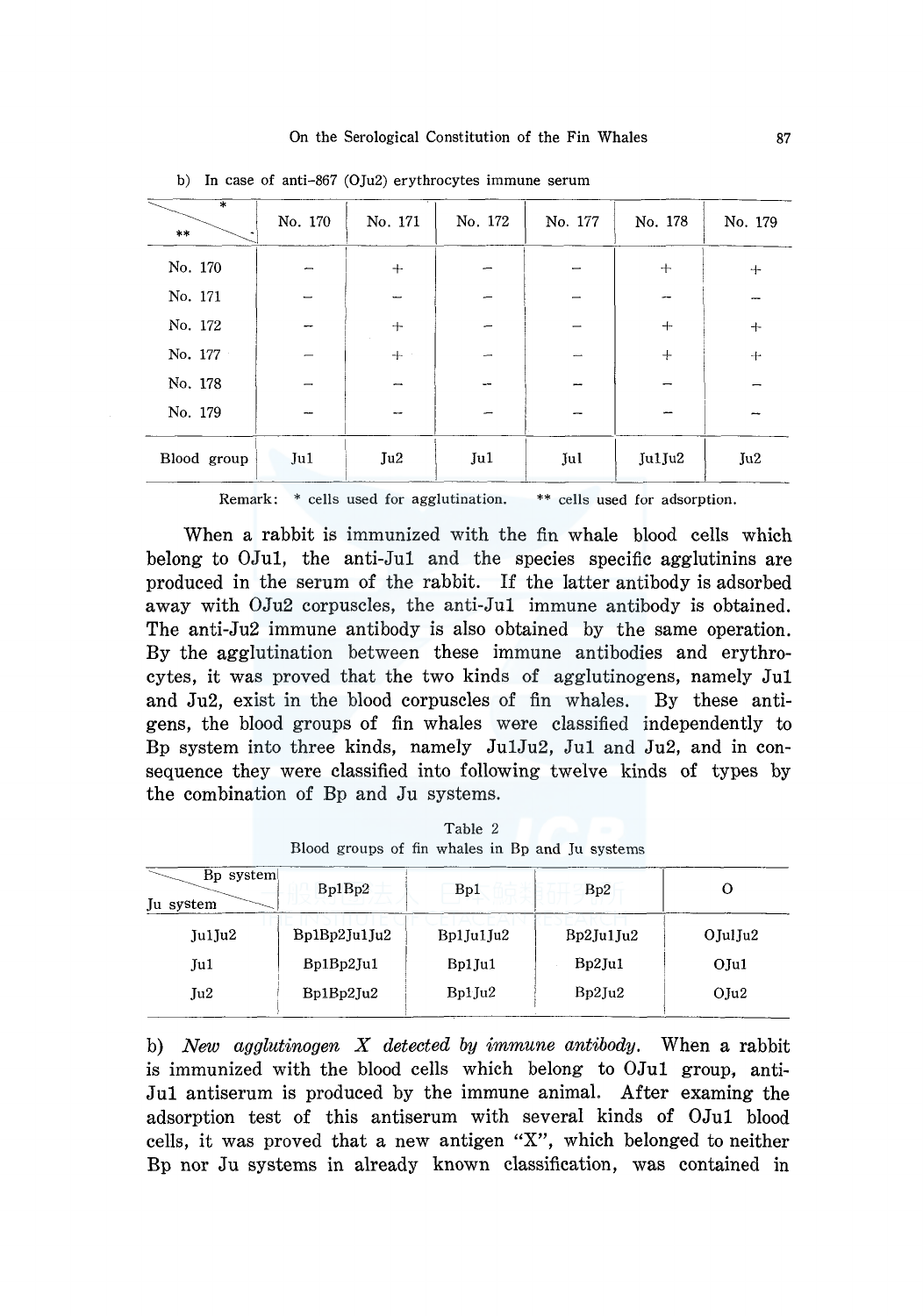the OJul type blood cells of fin whales. This antigen X is also detected in Bp2Jul type cells besides in OJul cells, but the existence of this antigen in other kinds of cells belonging to Bp and Ju systems has not been examined completely yet up to the present.

c) *Preparation of reagents (standard sera).* As the existences of antigens of Ju system and X are confirmed positively, in case of preparation of the reagent (standard serum) regarding to Bp system blood groups, it is necessary to make clear whether Jul or Ju2 antigens are contained in the erythrocytes of immune antigen and to select the cells not containing X antigen as immune antigen.

1) Anti-Bpl immune antiserum. When a rabbit is immunized with the fin whale blood cells, which belong to BplJul group without X antigen, three kinds of immune antibodies, namely anti-Bpl, anti-Jul and species specific antibodies, are produced in the serum of the rabbit. If the anti-Jul and species specific antibodies are adsorbed away from this antiserum with OJul type cells, the anti-Bpl antibody may be obtained. In case of using Bp1Ju2 and 0Ju2 cells as the immune and adsorbing antigens respectively, the anti-Bpl antibody is also to be obtained by the same operation.

2) Anti-Bp2 immune antiserum. In case of preparation of anti-Bp2 immune antiserum, Bp2Jul cells without X antigen and OJul cells are used as the immune antigen and the adsorbing antigen respectively in the same operation as stated in the previous paragraph 1). When the Bp2Ju2 cells without X antigen and 0Ju2 cells are used as the immune and adsorbing antigens respectively, the anti-Bp2 antibody is also to be obtained.

3) Anti-Jul immune antiserum. As already stated in section a), in case of preparation of anti-Jul immune antiserum OJul cells without X antigen are used as immune antigen and 0Ju2 cells are used for adsorption of species specific antibody.

4) Anti-Ju2 immune antiserum. If 0Ju2 cells without X antigen and OJul cells are used as immune and adsorbing antigens respectively, anti-Ju2 antibody is to be obtained in the same operation.

5) Anti-X immune antiserum. After being a rabbit immunized with OJul cells with X antigen, anti-X, anti-Jul and species specific antibodies are produced in the serum of this rabbit. If the latter two kinds of antibodies are adsorbed away by the OJul cells without X antigen, anti-X antibody may be obtained alone. In case of using Bp2Jul cells with X antigen and Bp2Jul cells without X antigen as the immune and adsorbing antigens respectively, the anti-X antibody is also to be made by the same treatment as abovestated.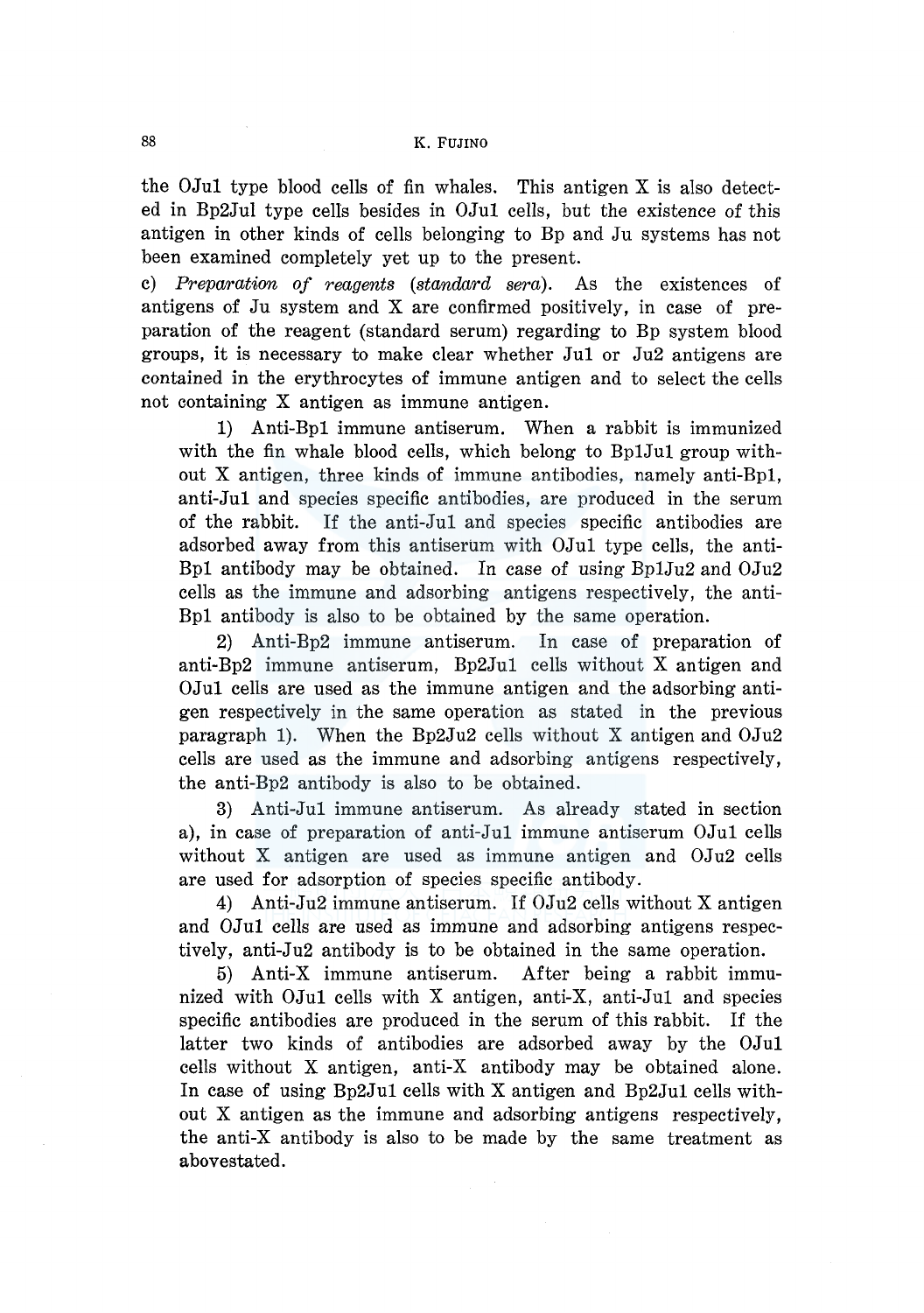d) *Agglutinin titer of immune antibody.*  Each one example of agglutinin titer of immune antibody which was obtained by the stated operations is shown in table 3.

|      | Immune rabbit                            |                                   |                              |                | Agglutinin titer        |                |          |              |  |  |
|------|------------------------------------------|-----------------------------------|------------------------------|----------------|-------------------------|----------------|----------|--------------|--|--|
| No.  |                                          | Immune antigen                    | Immune antibody              | Antigen        |                         |                |          |              |  |  |
|      | Serum<br>type $\&$<br>Sex $A^+$ or $A^-$ |                                   |                              |                | $BD1$ $Bp2$   Ju1   Ju2 |                |          | $\mathbf x$  |  |  |
| 29 M | $o'$ , $A^+$                             | No. $45.$ Bp1Ju2                  | Anti-Bp1, Anti-Ju2<br>agglu. | 160            | $\theta$                | $\Omega$       | 320      | $\Omega$     |  |  |
| 30 M | $\alpha'$ , $A^-$                        | No. 1562, Bp2Ju2                  | Anti-Bp2, Anti-Ju2<br>$,$ ,  | $\overline{0}$ | 800                     | $\overline{0}$ | 400      | $\mathbf{0}$ |  |  |
| 31 F | $o', A^-$                                | No. 428, OJu1                     | Anti-Ju1<br>$, \,$           | $\Omega$       | $\Omega$                | <b>160</b>     | $\Omega$ | $\Omega$     |  |  |
| 30 M | $\alpha'$ , $A^-$                        | No. 1562, Bp2Ju2                  | Anti-Bp2, Anti-Ju2<br>$,$ ,  | $\Omega$       | 800                     | $\vert$        | 400      | $\theta$     |  |  |
| 32 F | $\alpha'$ , $A^-$                        | $\alpha$ )<br>No. 480, $Bp2Ju2X+$ | Anti-Bp2, Anti-Ju2, Anti-X,  | 0              | 200                     | $\overline{0}$ | 400      | 20           |  |  |
|      |                                          |                                   |                              |                |                         |                |          |              |  |  |

Table 3 Agglutinin titer of immune antibody

Remark a) X antigen in No. 480 cells had not been examined prior to immunization. However, judging from the existence of anti-X antibody in the immune antiserum, the positive proof of X antigen in this cells may be assumed.  $X^+$  means the blood group possessing X antigen.

It is seen from this table that the anti-X antibody shows a remarkably low titer in comparing with those of the anti-Bp and anti-Ju antibodies.

> Table 4 Blood group frequencies of fin whales taken from the northern part of the North Pacific Ocean ( upper figures: actual number of whales ) lower figures: percentage of total number

a) Catch in the year 1954

A-ground

| Ju system        | Jul Ju2        |        |      | Ju1    | Ju2          |          | Total     |
|------------------|----------------|--------|------|--------|--------------|----------|-----------|
| Bp system        | male           | female | male | female | male         | female   |           |
| Bp1Bp2           | $\overline{2}$ |        | 5    | 7      | $\mathbf{2}$ | $\theta$ | 17        |
|                  | 1.0            |        |      | 3.8    | 0.6          |          | 5.4       |
|                  | 5              | 3      | 11   | 11     | 5            | 5        | 40        |
| Bp1              | 2.5            |        |      | 7.0    | 3.2          |          | 12.7      |
|                  |                |        | 27   | 33     | 9            | 8        | 79        |
| B <sub>p</sub> 2 | 0.6            |        |      | 19.0   | 5.4          |          | 25.0      |
|                  | 6              | 5      | 80   | 58     | 20           | 11       | 180       |
| $\theta$         | 3.5            |        |      | 43.7   | 9.7          |          | 56.9      |
|                  | 14             | 10     | 123  | 109    | 36           | 24       | $316^{a}$ |
| Total            | 7.6            |        |      | 73.5   | 18.9         |          | 100.0     |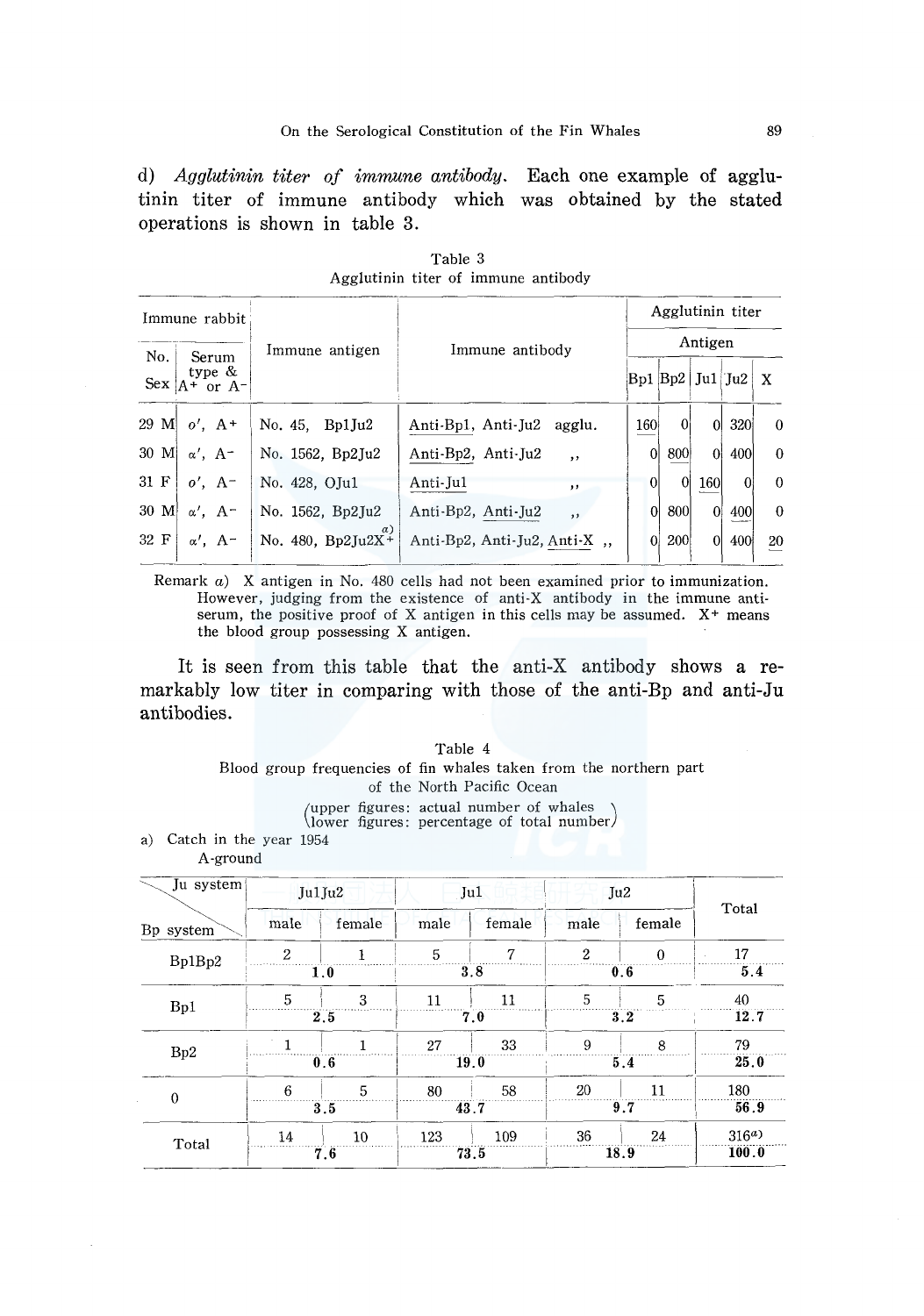| B-ground     |              |          |              |                |                |                |          |
|--------------|--------------|----------|--------------|----------------|----------------|----------------|----------|
| Ju system    | Ju1Ju2       |          | Ju1          |                | Ju2            |                |          |
| Bp system    | male         | female   | male         | female         | male           | female         | Total    |
| Bp1Bp2       | $\Omega$     | $\theta$ | $\theta$     | $\Omega$       | $\mathbf{0}$   | $\theta$       | $\Omega$ |
|              |              | 0.0      |              | 0.0            |                | 0.0            | 0.0      |
| Bp1          | $\Omega$     | $\theta$ | $\mathbf{0}$ | 0              | 0              | $\theta$       | U        |
|              |              | 0.0      |              | $\mathbf{0.0}$ |                | 0.0            | 0.0      |
| Bp2          |              | $\Omega$ | 20           | 17             |                |                | 40       |
|              |              | 0.3      |              | 9.4            |                | 0.5            | 10.2     |
| $\mathbf{0}$ |              | $\Omega$ | 160          | 189            | $\overline{2}$ |                | 353      |
|              |              | 0.3      | 88.8         |                |                | 0.7            | 89.8     |
| Total        | $\mathbf{2}$ | $\Omega$ | 180          | 206            | 3              | $\overline{2}$ | $393b$ ) |
|              |              | 0.6      | 98.2         |                |                | 1.2            | 100.0    |

Remark: In the year 1954 no available data were taken from C-ground.

*a*) 56.0% of total catch of this ground.  $\delta$  67.2% of total catch of this ground.

- b) Catch in the year 1955.
- A-ground

| Ju system |          | JulJu2   |                | Ju1    |                | Ju2             |                  |  |
|-----------|----------|----------|----------------|--------|----------------|-----------------|------------------|--|
| Bp system | male     | female   | male           | female | male           | female          | Total            |  |
| Bp1Bp2    | 0        | $\Omega$ |                |        |                | $\theta$        | $\mathfrak{D}$   |  |
|           |          | 0.0      | 1.8            |        | 0.0            |                 | 1.8              |  |
| Bp1       | $\Omega$ | ∩        | $\mathfrak{D}$ |        | $\mathfrak{D}$ | $\theta$        | 5                |  |
|           |          | 0,0      | 2.6            |        | 1.8            |                 | 4.4              |  |
| Bp2       |          | $\Omega$ | 8              |        | $\overline{2}$ | $\theta$        | 12               |  |
|           |          | 0.9      | 7.9            |        | 1.8            |                 | 10.6             |  |
| $\theta$  | 2        | $\Omega$ | 37             | 46     |                | 5               | 94               |  |
|           |          | 1.8      | 73.5           |        | 7.9            |                 | 83.2             |  |
| Total     | 3        | $\Omega$ | 48             | 49     | 8              | $5\overline{5}$ | 113 <sup>c</sup> |  |
|           |          | 2.7      | 85.8           |        | 11.5           |                 | 100.0            |  |
|           |          |          |                |        |                |                 |                  |  |

B-ground  $\sum_{i=1}^{n}$  In order  $\sum_{i=1}^{n}$ 

Ju system Ju1Ju2  $\Box$  Ju1

Total Bp system ale female male female male female Bp1Bp2 I ·· 0 0 0  $0 \quad | \quad 0 \quad | \quad 0 \quad | \quad 0$ o:o 0.0  $\begin{array}{|c|c|c|c|c|c|c|c|c|c|c|c|} \hline 0.0 & 0.0 & 0.0 & 0.0 \ \hline \end{array}$  $\begin{array}{c|c} 0 & 0 & 0 \\ \hline 0.0 & 0.0 & 0.0 \end{array}$ Bpl I 0 0 0 0.0 0.0  $\begin{array}{c|c|c} & 1 & .131 \\ \hline \end{array}$ 135 4  $\bf{1}$ 273  $Bp2$   $\begin{array}{|c|c|c|c|c|}\n\hline\n1 & 1 & 131\n\end{array}$ 25.7 26.4. 0.5 349 3 761 0  $2 \times 3 \times 400$ 4 o.s *i2A*  0.7 73.6  $\frac{1}{2}$  5  $1034^d)$ 531 484 7 Total  $\begin{array}{|c|c|c|}\n\hline\n3 & 4 \\
\hline\n0.7 & \hline\n\end{array}$  $\Box$  $98.1$ L2 100:0 I

Ju2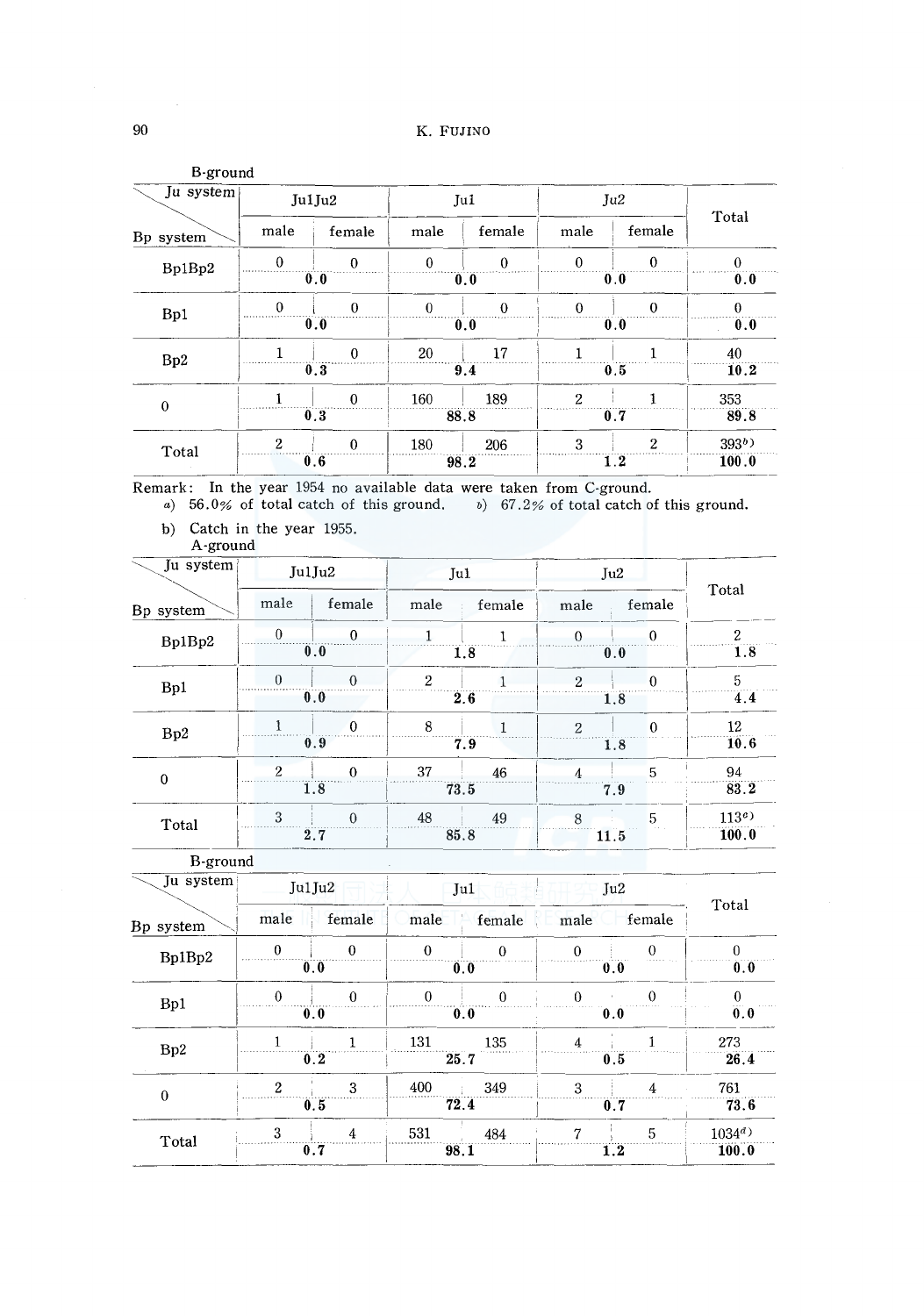C-ground

*e)* 91.4%

 $, ,$ 

| Ju system   | Jul Ju2  |          | Ju1      |          | Ju2      |          |          |
|-------------|----------|----------|----------|----------|----------|----------|----------|
| Bp system   | male     | female   | male     | female   | male     | female   | Total    |
| Bp1Bp2      | $\Omega$ | $\Omega$ | $\theta$ | $\theta$ | Ω        | $\Omega$ | $\Omega$ |
|             |          | 0,0      |          | 0.0      |          | 0.0      | 0.0      |
| Bp1         | $\Omega$ | $\theta$ | $\theta$ | $\Omega$ | O        | 0        |          |
|             |          | 0.0      |          | 0.0      |          | 0.0      | 0.0      |
| Bp2         | $\Omega$ | $\Omega$ | 9        | 6        |          | $\Omega$ | 16       |
|             |          | 0.0      |          | 46.9     |          | 3.1      | 50.0     |
| $\mathbf 0$ |          | $\Omega$ | 8        | 6        | $\Omega$ |          | 16       |
|             |          | 3.1      |          | 43.8     |          | 3.1      | 50.0     |
|             |          | $\Omega$ | 17       | 12       |          |          | 32e      |
| Total       |          | 3.1      |          | 90.7     |          | 6.2      | 100.0    |

e) *Frequencies of Bp and Ju systems' blood groups.* By using the stated reagents frequencies of occurrence of the blood groups regarding to Bp and Ju systems were investigated on the fin whales taken from the northern part of the North Pacific Ocean in the years 1954 and 1955. These results are shown in table 4 separately by Whaling grounds A, B and C of the northern part of the North Pacific Ocean noted in figure 1.

 $, ,$ 

 $, ,$ 

From this table, the following differences may be seen between fin whales from A ground and those from B ground taken in both years 1954 and 1955.

I. As to Bp systems, in the case of A ground Bpl factor (Bpl and Bp1Bp2 groups) occurs 18.0% of 316 whales in the year 1954 and 6.2% of 113 whales in the year 1955, on the contrary to this fact, however, no Bpl factor is seen in the B ground.

II. As regards Ju systems, Jul blood group occurs more predominantly than  $Ju2$  group both in the A and B grounds. The ratios of occurrence of Ju2 factor (Ju2 and Ju1Ju2 groups), which show 26.5% and 14.2% in the years 1954 and 1955 respectively as to the A ground, are deemed to be by far higher than those of the B ground, namely 1.8% and 1.9% in the years 1954 and 1955 respectively.

In the C ground, only 32 whales were examined on blood groups, so the data of this ground are not sufficient to compare the occurrence of blood groups with others in relation to differentiation of races.

Occurrence ratio of X antigen is examined on the blood cells be-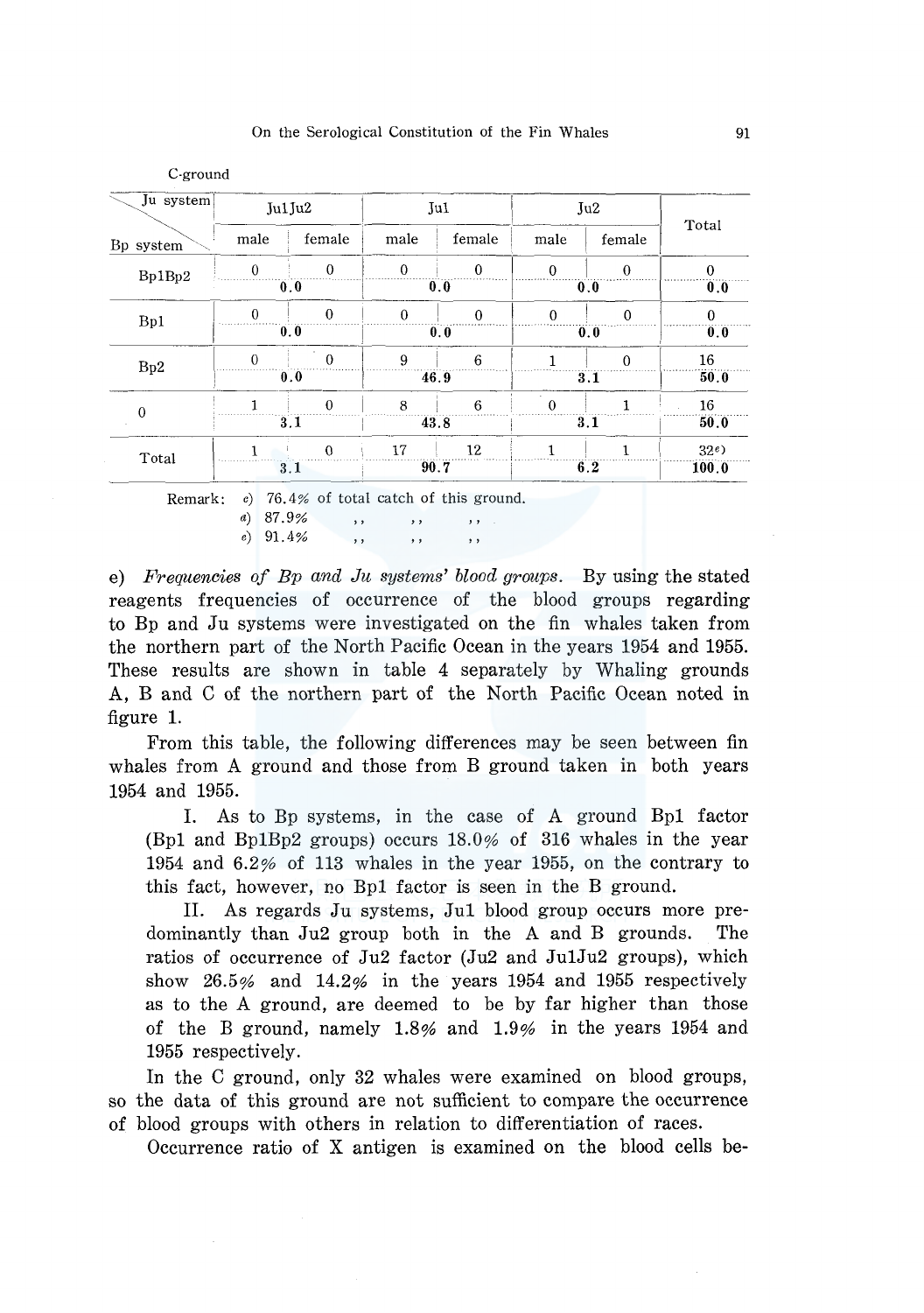K. FUJINO

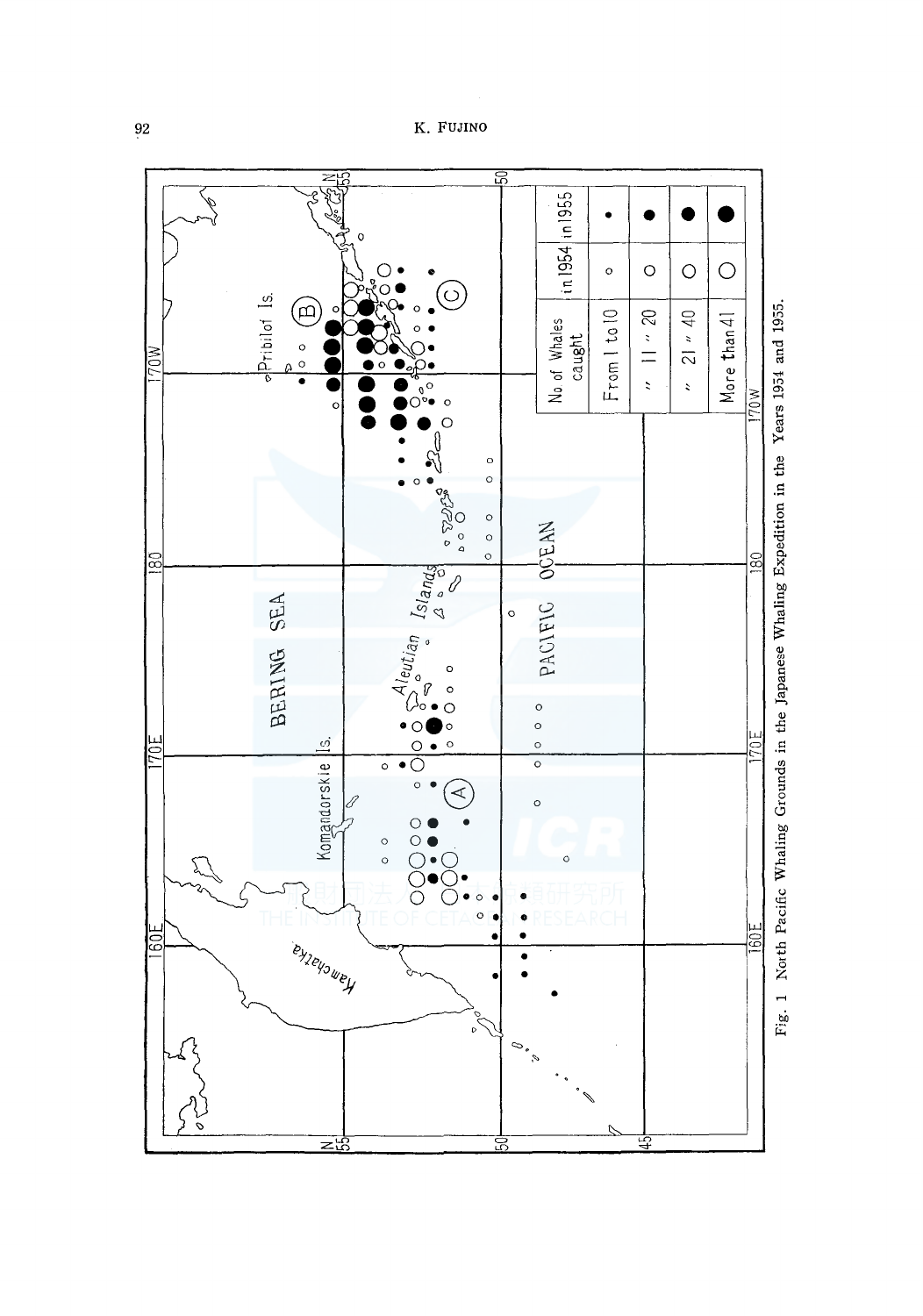longing to Bp2Jul and OJul groups only. The results are shown in table 5. As to the other blood cells except Bp2Jul and OJul groups, no available detection of X antigen is carried out, but the X antigen must occur in their blood cells also.

| X antigen<br>Bp and Ju |      | $X +$  | $X-$ |        |       |
|------------------------|------|--------|------|--------|-------|
| system                 | male | female | male | female | Total |
| Bp2Ju1                 |      |        |      |        |       |
|                        |      | 8.6    |      | 5.7    | 14.3  |
| $O$ Jul                |      |        |      |        | 30    |
|                        |      | 31.4   |      | 54.3   | 85.7  |
| Total                  |      |        |      |        | 35    |
|                        |      | 40.0   |      | 60.0   | 100.0 |

Table 5 Frequency of occurrence of x antigen

Remark, upper fig.: actual number of whales examined. lower fig.: percentage of total number examined.

#### Discussion

a) *Purification of standard reagents.* In the present report, the author states that the blood groups of fin whales can be classified by the Ju system independently to Bp system which was noted in the previous report (Fujino, 1953). Accordingly, in case of judgement of blood groups belonging to Bp and Ju systems, four kinds of standard reagents, namely anti-Bpl, anti-Bp2, anti-Jul and anti-Ju2 reagents, should be used for testing after treatments of purification which are stated in section 3-c). That is to say; in the latter case of anti-Jul and anti-Ju2 sera it is necessary that the species specific antibody is merely adsorbed away from the immune antibody prior to use, but in the former case of anti-Bpl and anti-Bp2 sera, anti-Jul and anti-Ju2 antibodies should be still more adsorbed away from the immune antiserum besides species specific antibody.

In case of judgement of blood groups which was stated in the previous report, as the Ju system blood groups are not known yet, such purification of standard reagents was not considered. Consequently the following tests should be carried out on these standard reagents and on the adsorbing cells which was used in these investigations as related to accuracy of judgement of blood types. That is to say:

I. Which kinds of antigens of Ju system, namely Jul or Ju2, had been contained in the blood cells being used as the immune antigen in case of preparation of anti-Bpl and anti-Bp2 reagents? In other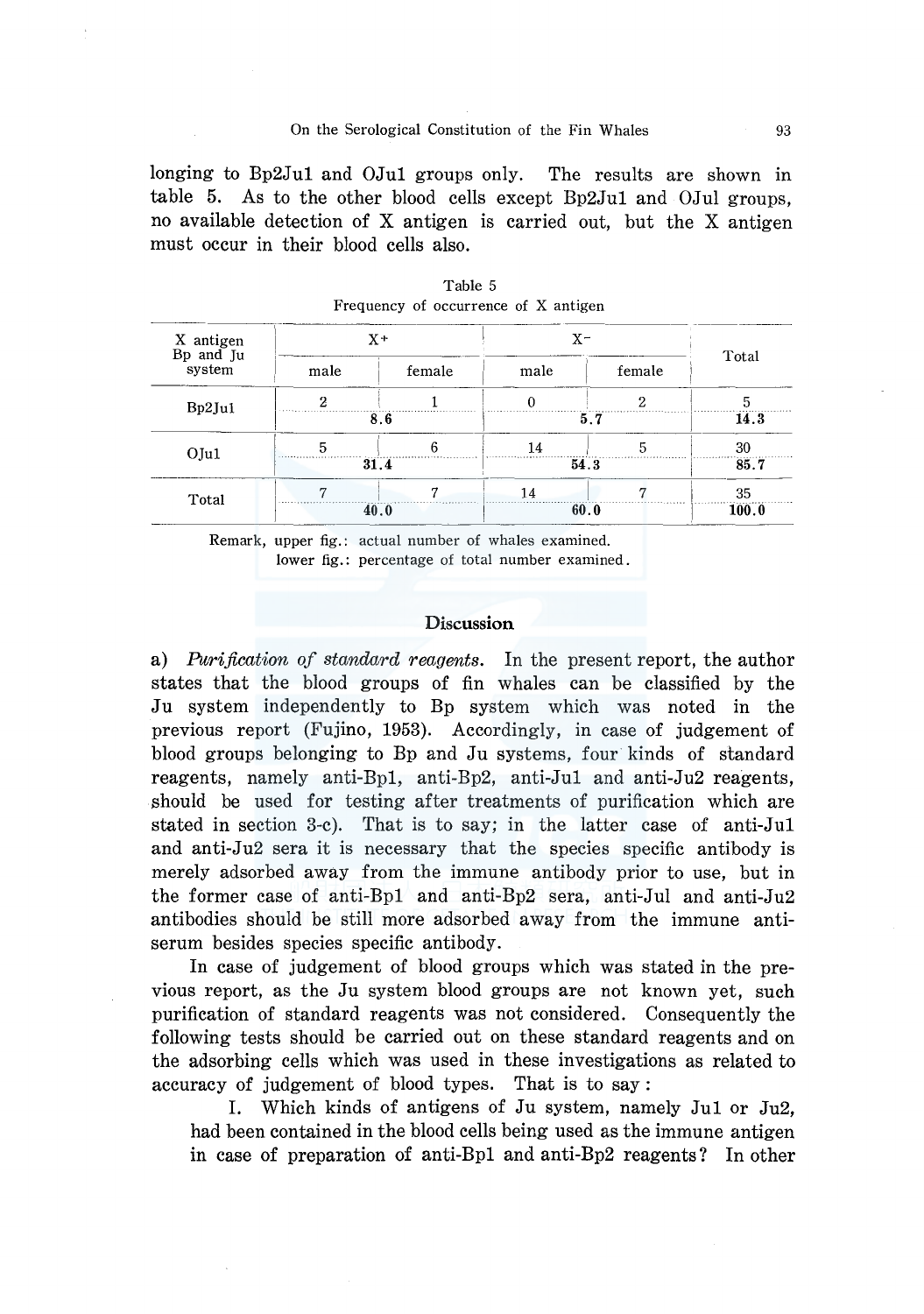words, which kinds of antibodies in relation to Ju system blood groups, namely anti-Jul or anti-Ju2 antibodies, has been contained in anti-Bpl and anti-Bp2 reagents?

II. In the case of adsorption of species specific antibody from the antisera which contain anti-Bpl and anti-Bp2 antibodies, following question is to be risen. That is, whether the erythrocytes being used was suitable or not as related to adsorption of anti-Ju antibody, in other words, whether anti-Ju antibody was adsorbed away completely or not.

As regards I, some examinations were carried out on the sera which were prepared in the year 1952 and was preserved since then. Consequently, in the anti-Bpl and anti-Bp2 immune antisera, the existence of anti-Ju2 antibody was not recognized, but anti-Jul antibody was detected positively alone. Then the antibodies being contained in the two kinds of these immune antisera are as follows :

- (1) Anti-Bpl blood cells immune No. 11 rabbit serum  $=$ anti-Bp1 + anti-Jul + species specific antibodies.
- (2) Anti-Bp2 blood cells immune No. 12 rabbit serum  $=$ anti-Bp2 + anti-Ju1 + species specific antibodies.

Following remarkable declines of agglutinin titers of these antibodies took place during the interval of three years' preservation.

After preservation agglutinin titers are 20 times in anti-Bpl and 40 times in anti-Jul antibodies of heading (1), and are 80 times in anti-Bp2 and 40 times in anti-Jul antibodies of heading (2), while in the time of preparation the agglutinin titers of anti-El and anti-Bp2 antidodies were 320 and 1280 times respectively (Fujino, 1953), that is fairly high titers in comparing with those after preservation.

Agglutinin titer of anti-Jul antibody in the time of preparation had not been examined, but such declines of those may be assumed to take place.

As to II, matters are noted as follows. In case that the species specific antibodies were adsorbed away from the abovestated (1) and (2) antisera, the erythrocytes used for adsorption have been selected according to not only agglutination test but also to cross reaction test with anti-Bpl and anti-Bp2 reagents. Consequently, it may be safely said that judgement of Bp system blood groups, which was stated in the previous report (1953), have not been affected by the occurrence of the antigens belonging to Ju system.

As yet, X antigen is confirmed to occur merely in OJul and Bp2Jul type blood cells, but it may be presumable that this X antigen occurs in other kinds of cells also. Accordingly, as stated in section 3-c), in case of preparation of reagents blood cells without X antigen should be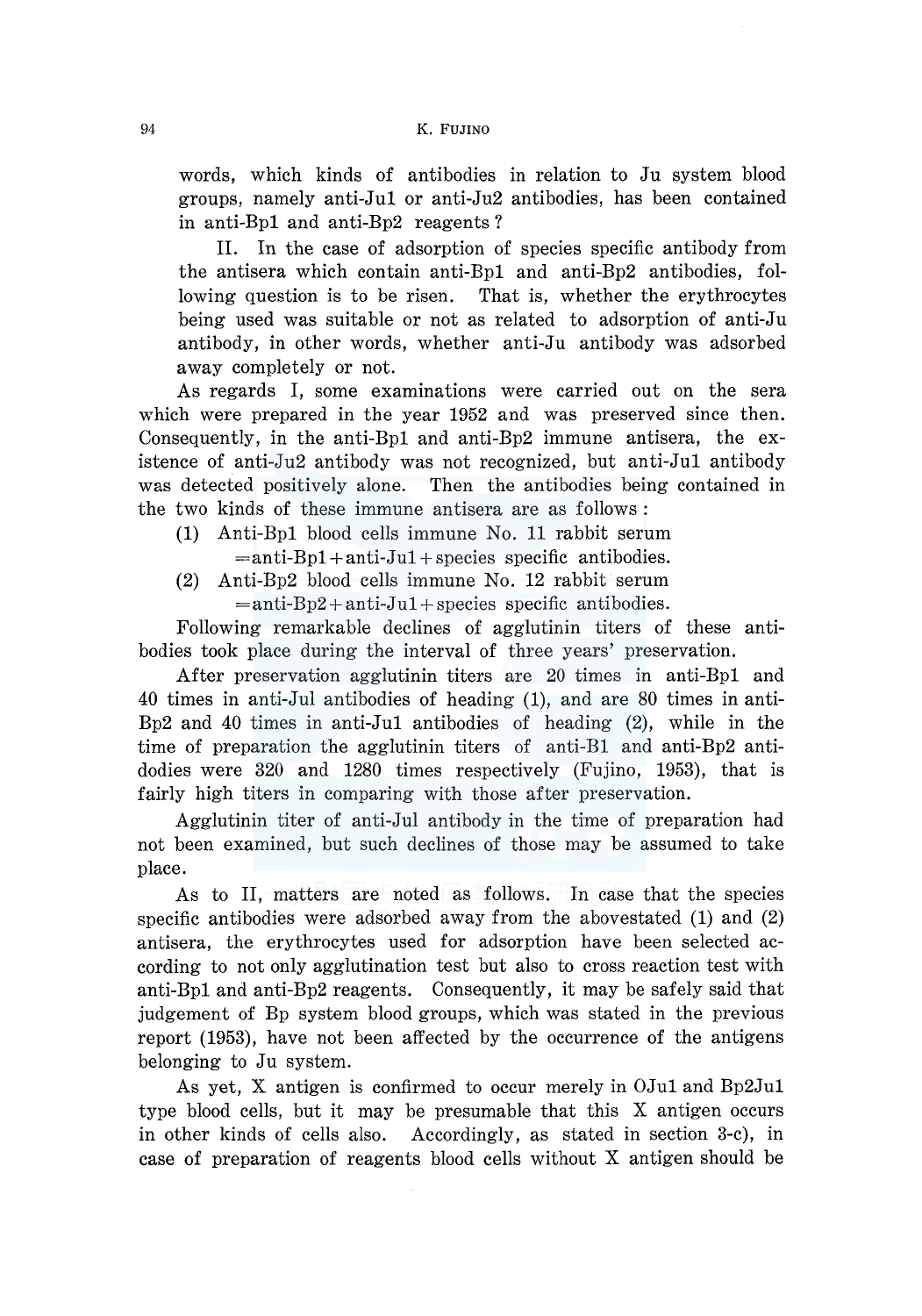used as immune antigen. As X antigen had not been known in the years 1952 and 1954, no attention in purification of antibody, as related to anti-X antibody, has been rendered on the reagents used in these years. Therefore, the existence of anti-X antibody should be examined on these antisera. First, the reagents which was prepared in 1952 did not react positively with X antigen even in the case of using the not diluted sera. However, as it has not been clear whether the declines of titer of anti-X antibody took place as in the other antibodies or not, no information can be received on existence of anti-X antibody in the time of preperation in 1952. Secondly, as regards the reagents being prepared in the year 1954, anti-X agglutinin was detected in anti-Bp2Ju2 immune antiserum (table 3. Anti-X serum). But its titer is very low and reaches up to no more than 20 times. On the other hand, the agglutinin titers of anti-Bp2 and anti-Ju2 antibodies which are contained in this anti-Bp2Ju2 serum reach up to 200 and 400 times respectively, and then this antiserum was always diluted by 50 or 100 times in any case of use. Accordingly, the anti-X antibody of abovestated reagent has never reacted positively with X antigen.

Consequently, it is unlikely supposed that in case of using the anti-Bp2Ju2 reagent judgement of blood type is confused by X-antigen and the frequencies of occurrence of blood groups result in uncertainty.

From the abovestated facts, followings may be supposed. As the sufficient attention was not rendered on purification of antibody in case of preparation of antiserum in the year 1952, it is supposed to be insignificant that the results of occurrence of blood groups in 1952 are compared with those in the years 1954 and 1955 when the purification of antibody was considered in relation to anti-Ju and anti-X antibodies.

According to the facts which was stated in this section, it seems to the author that the following problem is important in future investigation. That is : when the frequencies of occurrence of blood groups are investigated, simultaneously purification of antibody should always be taken into consideration. For the purpose of this problem, it is necessary to detect the unknown antigens and to study on the correlation between titer and dilution rate of antibody and on the declines of titer being derived from preservation regarding to the already known antibody.

b) *Differentiation of breeding populations*. The conception, that the frequency of occurrence of blood groups is significant as indicator of races of animals, bases theoretically on the fact that blood group is a kind of hereditary charactor<sup>2)3</sup> It has been already confirmed that blood group is a hereditary charactor in some mammals<sup>6</sup> as well as in human being, and in what way are inherited these blood groups into their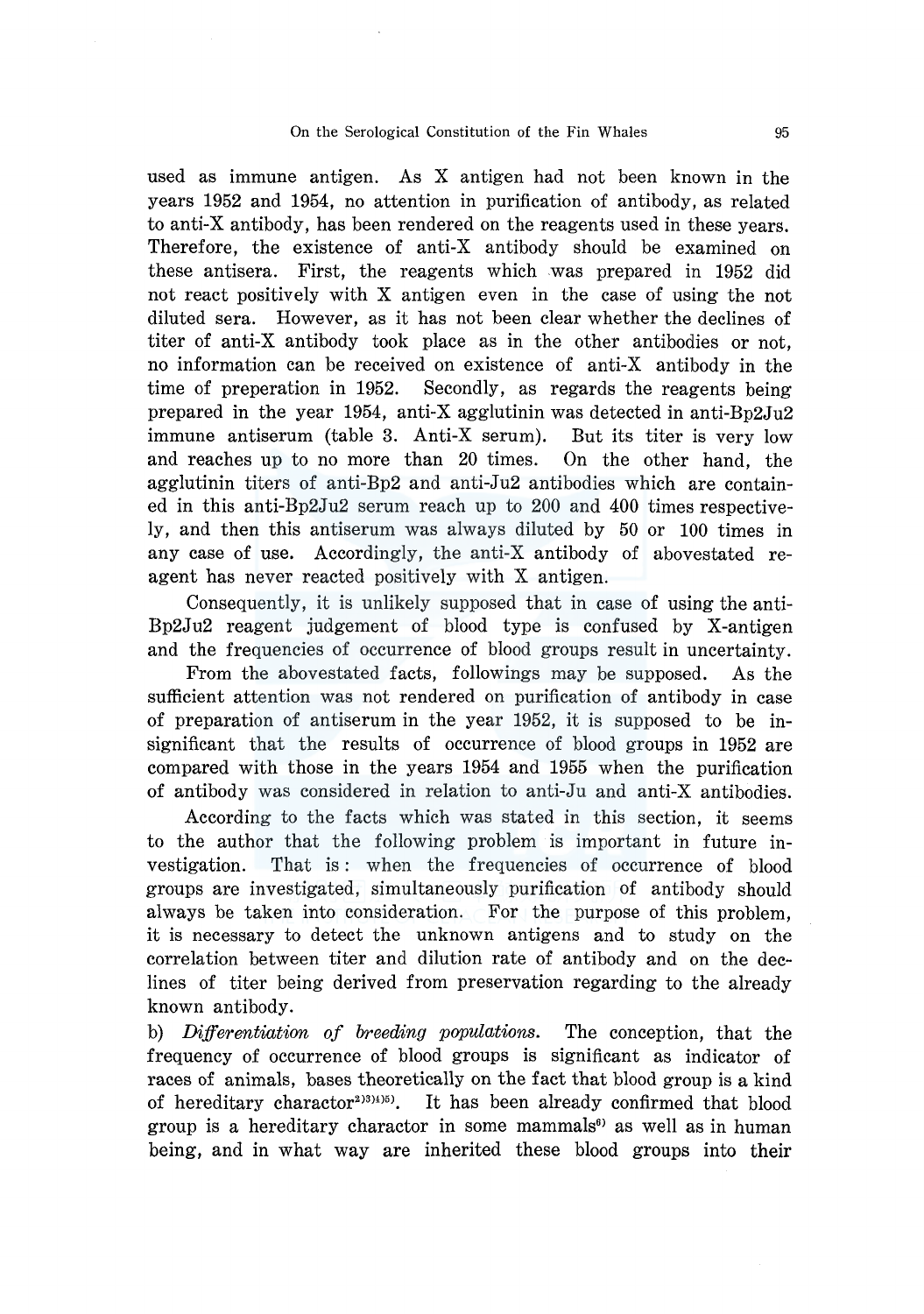calves. It may be analogized from this that the Bp and Ju systems of blood groups of fin whales are also hereditary charactors.

As regards the fin whales being taken from the grounds, i.e. A, B and C, of the northern part of North Pacific, no clue by which these fin whales can be separated into different breeding populations has been obtained.<sup>7)8</sup> As stated in section 3-e), however, marked differences were seen in the frequencies of occurrence of blood groups related to Bp and Ju systems between the fin whales from A ground and those from B ground in the years 1954 and 1955. According to this fact, it may be assumed that the fin whales from the grounds A and B belong to the separate breeding populations respectively, but in order to reach a definite conclusion the theoretical proof, that is, the statistical treatment basing upon the formality of inheritance, must be obtained. However, as the fin whales has huge body, it is not able to make clear the parentages in inheritance by the breeding of whales. Therefore, a part of the formality of inheritance may be merely confirmed according to the correlation between cows and calves. Embryological study of blood groups and statistical treatment on which the abovestated conceptions have their grounds will be discussed in future occasion.

### **Conclusion**

**(1)** The existence of the two kinds of antigens, namely Jul and Ju2, which differ from those of Bp system (Fujino, K., 1953), was confirmed positively by using the immune sera which were produced by the rabbits being immunized with the fin whale erythrocytes. Consequently, the blood groups of fin whales were classified independently to Bp system into three kinds, i.e. Ju1Ju2, Jul and Ju2, and the existence of twelve kinds of blood groups were proved as follows.

| B <sub>p</sub> system<br>Ju system | Bp1Bp2       | Bp1       | Bp2       |                   |
|------------------------------------|--------------|-----------|-----------|-------------------|
| Jul Ju <sub>2</sub>                | Bp1Bp2Ju1Ju2 | Bp1Ju1Ju2 | Bp2Ju1Ju2 | $O$ Ju $1$ Ju $2$ |
| Ju1                                | Bp1Bp2Ju1    | Bp1 Ju1   | Bp2Ju1    | $O$ Jul           |
| Ju2                                | Bp1Bp2Ju2    | Bp1Ju2    | Bp2Ju2    | $O$ Ju2           |

(2) Frequencies of occurrence of Bp and Ju system blood groups were investigated on the fin whales taken from the ground A, B and C of the northern part of the North Pacific Ocean in the years 1954 and 1955. In what follows these results are noted separately by the grounds of A (off Kamchatka), B (northern side of eastern Aleutian Islands) and C (southern side of eastern Aleutian Islands).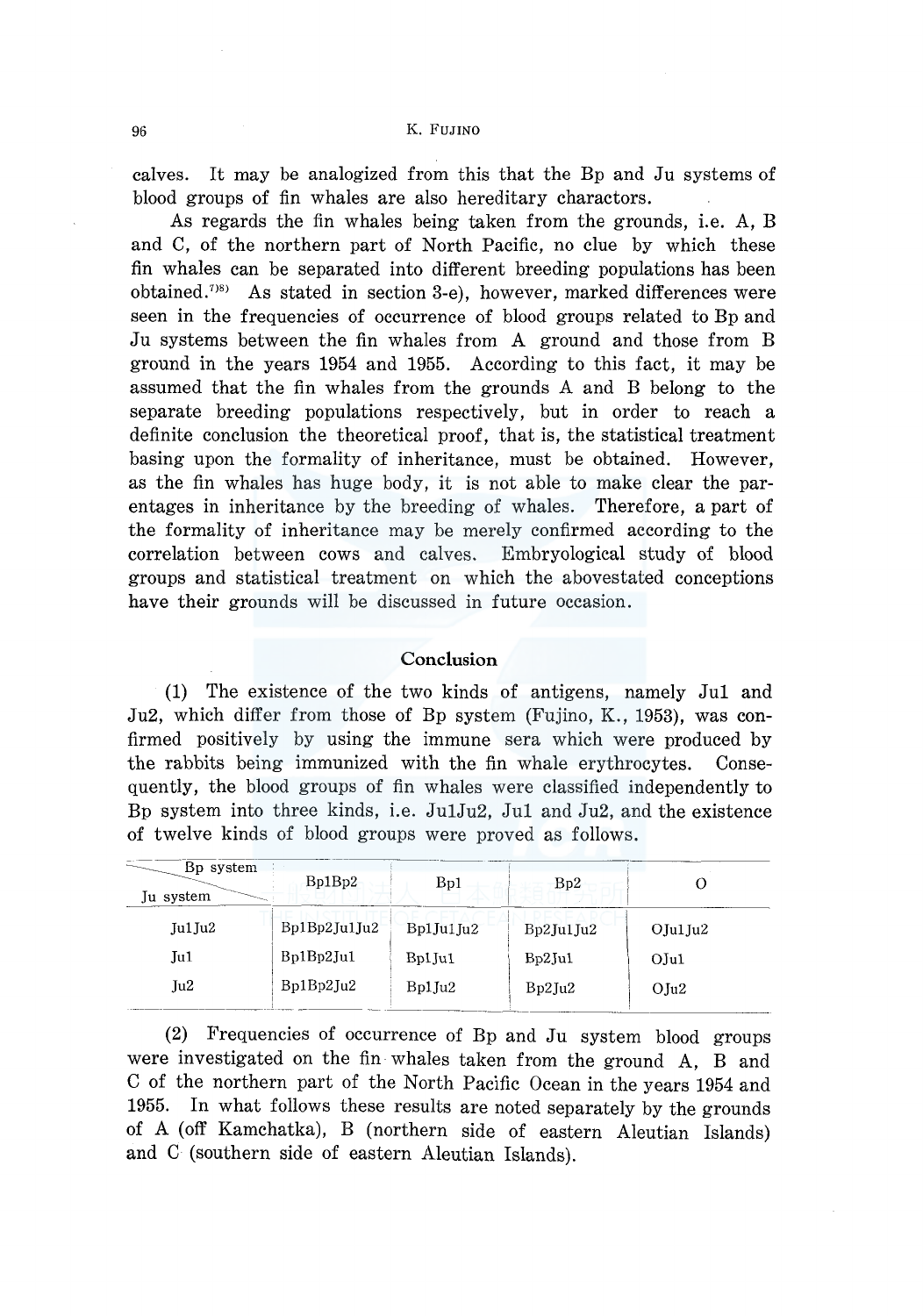On the Serological Constitution of the Fin Whales

I. Bp system blood groups (figures in per cent).

A-ground (316 whales examined in 1954)

Bp1Bp2: 5.4, Bpl: 12.7, Bp2: 25.0, 0: 56.9

", (113 whales examined in 1955)

Bp1Bp2 : 1.8, Bpl : 4.4, Bp2 : 10.6, 0 : 83.2

B-ground (393 whales examined in 1954)

Bp1Bp2 : 0.0, Bpl : 0.0, Bp2: 10.2, 0 : 89.8

 $,$  (1034 whales examined in 1955)

Bp1Bp2 : 0.0, Bpl : 0.0, Bp2 : 26.4, 0: 73.6

C-ground (no whales examined in 1954)

,, (32 whales examined in 1955)

Bp1Bp2 : 0.0, Bpl : 0.0, Bp2 : 50.0, 0 : 50.0

II. Ju system blood groups (figures in per cent)

A-ground (316 whales examined in 1954)

Ju1Ju2: 7.6, Jul: 73.5, Ju2: 18.9

 $\ldots$  (113 whales examined in 1955)

Ju1Ju2: 2.7, Jul: 85.8, Ju2: 11.5

B-ground (393 whales examined in 1954)

Ju1Ju2: 0.6, Jul : 98.2, Ju2: 1.2

 $(1034 \text{ whales examined in } 1955)$ 

Ju1Ju2: 0.7, Jul: 98.1, Ju2: 1.2

C-ground (no whales examined in 1954)

, , (32 whales examined in 1955)

Ju1Ju2: 3.1, Jul: 90.7, Ju2: 6.2

In these results, the marked differences are seen in the frequencies of blood groups both in Bp and Ju systems between fin whales from A-ground and those from B-ground. Details are as follows.

As regards Bp system, in the A ground Bpl factor (Bpl and Bp1Bp2 groups) occurs 18.0 per cent of 316 whales in 1954 and 6.2 per cent of 113 whales in 1955, but contrary to this fact no Bpl factor is seen in the B ground in both years.

As to Ju system, Jul blood type occurs more predominantly than Jul type both in the A and B grounds. The frequencies of occurrence of Ju2 factor (Ju2 and Ju1Ju2 groups), which shows 26.5 per cent and 14.2 per cent in the years 1954 and 1955 respectively as to the A ground, are deemed to be by far higher than those, namely 1.8 per cent in 1954 and 1.9 per cent in 1955, of the B ground.

As yet no clue by which these fin whales being taken from the A and B grounds are separated into different breeding populations has been obtained. According to these differences in the frequencies of Bp and Ju blood groups, however, it may be assumed that the fin whales from the A and B grounds belong to the separate breeding populations re-